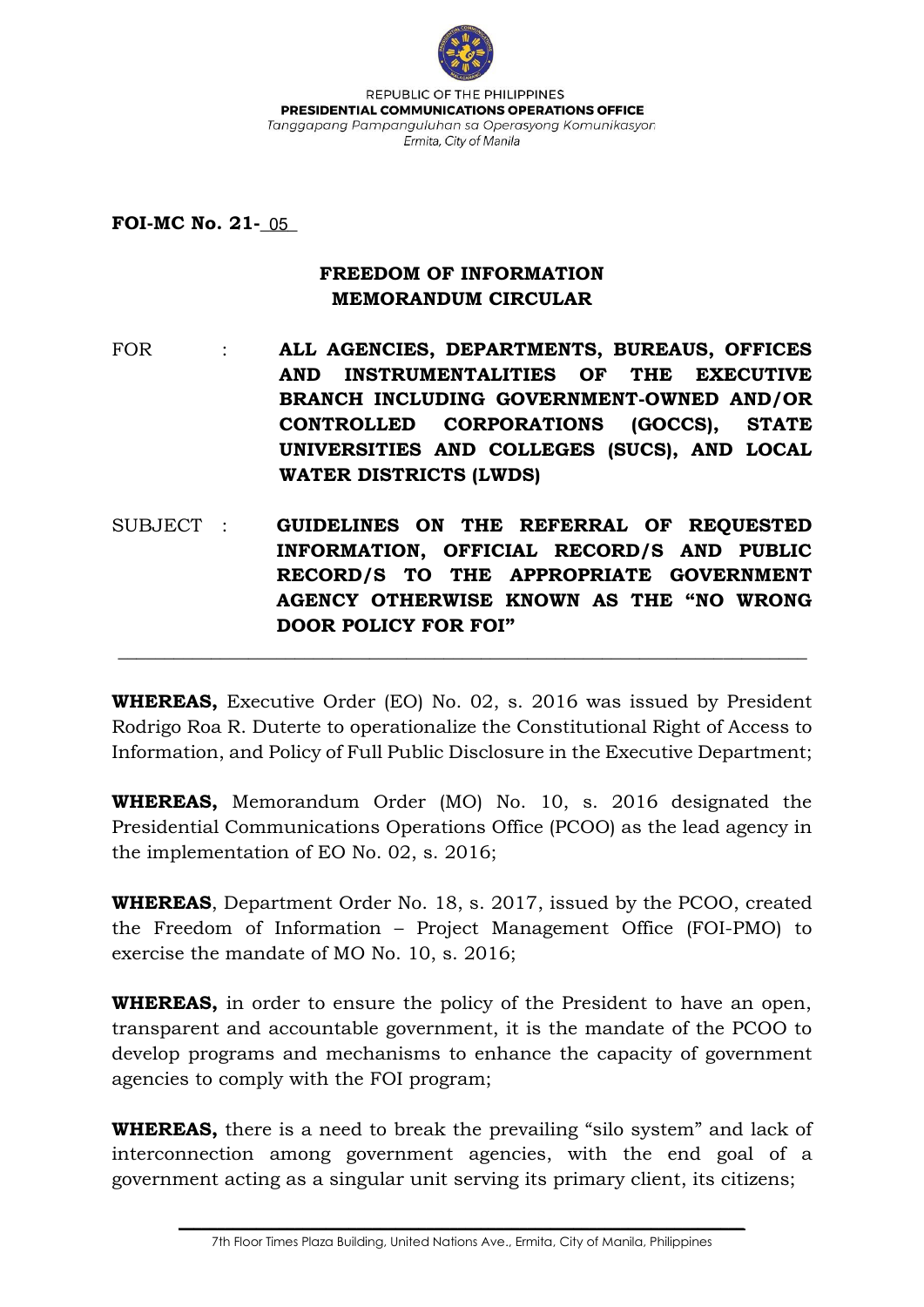**NOW, THEREFORE,** by virtue of PCOO's mandate to develop programs and mechanism to ensure compliance with the FOI program, particularly on addressing the issue regarding the referral of any requested information, official record/s, or public record/s to the appropriate government agency, these rules are hereby prescribed and promulgated for the information, guidance and compliance of all concerned:

**Section 1. Purpose.** – This rule seeks to set guidelines for the referral of any requested information, official record/s, or public record/s to the appropriate government agency by another agency which does not have in its possession or custody the requested information or records, or is not authorized to release the information to the public.

**Section 2. Coverage.** – This Order shall cover all government agencies under the Executive branch implementing the FOI Program, pursuant to EO No. 2, s. 2016 and all other related issuances, and applies to both paper-based and electronic form of requesting information.

**Section 3. Request for Information.** – Any person who requests for access to information shall comply with Section 9 of EO No. 02, s. 2016 and all other pertinent laws, existing rules and regulations, issuances, and orders. For purposes of this rule, information and records shall refer to information, official record/s, or public record/s as defined under EO No. 02, s. 2016.

**Section 4. Acceptance of request.** – As a general rule, all fully compliant requests for information shall be accepted by the FOI Receiving Officer (FRO) and FOI Decision Maker (FDM). No request for information shall be denied or refused acceptance by a government office unless the reason for the request is contrary to the Constitution, pertinent laws, existing rules and regulations, or it is one of the exceptions provided under the Inventory of Exceptions.

**Section 5. Process of Referral.** – When the requested information is not in the possession of a government agency (government agency no. 1 or GA1), but is available in another government agency (government agency no. 2 or GA2) under the Executive Branch, the request shall be immediately referred by GA1 to GA2 through the most expeditious manner but not exceeding three (3) working days from the receipt of the request. This shall be considered as the "**First Referral**" and a fresh period will apply.

*Referral to the appropriate government agency* shall mean that another government office is the proper repository or custodian of the requested information or records, or have control over the said information or records.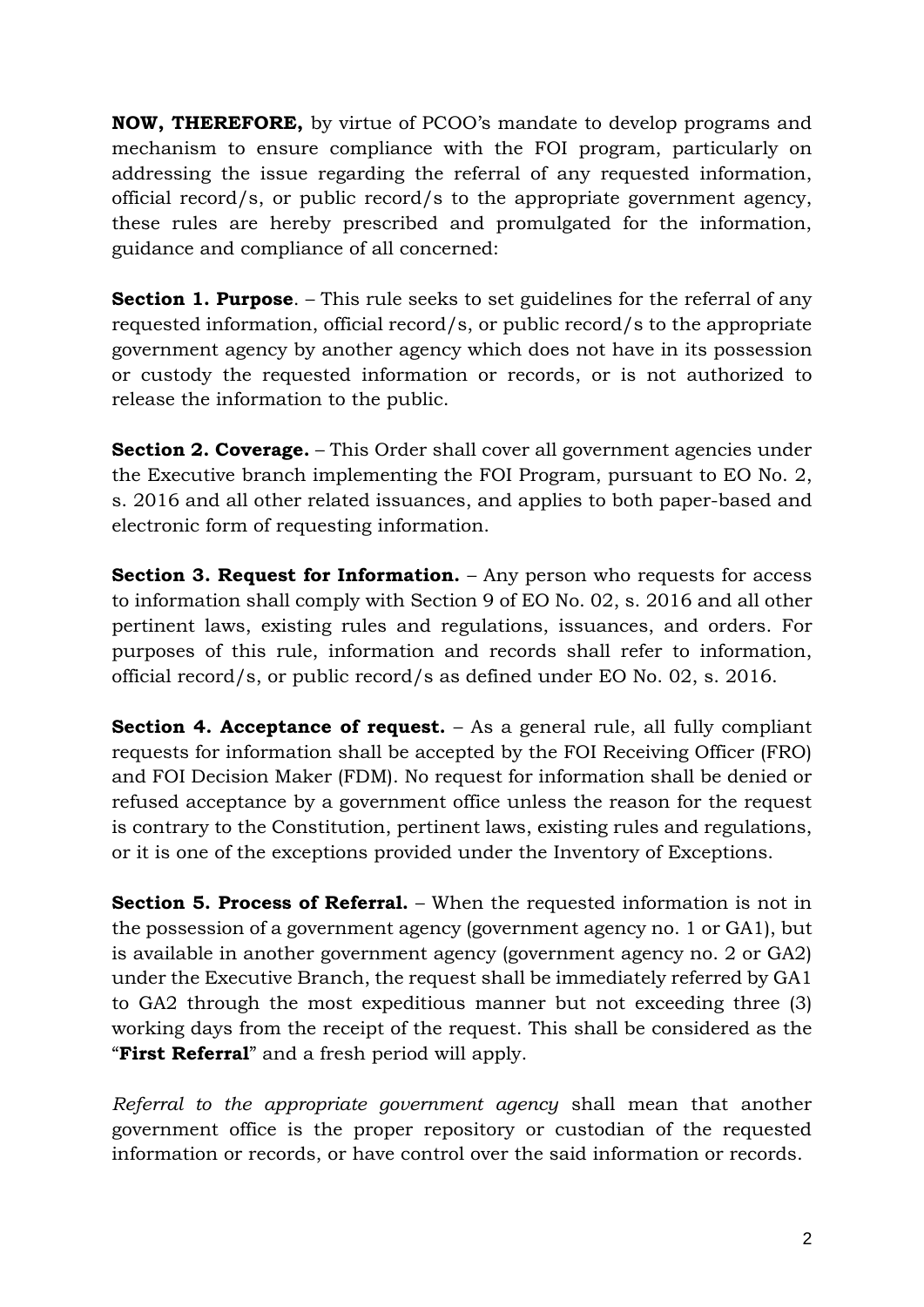If GA1 fails to refer the request within three (3) working days upon its receipt, the FRO shall act on it within the remaining period to respond pursuant to EO No. 02, s. 2016. No fresh period shall apply.

If GA1, in good faith, erroneously referred the request to GA2, the latter shall immediately notify the former as well as the requesting party, that the information requested is not available in their agency.

GA2, to whom the request was referred under the First Referral may subsequently refer the request to another government agency (government agency no. 3 or GA3) under the procedure set forth in the first paragraph of this Section. This shall be considered as the "**Second Referral**" and another fresh period shall apply.

Referrals under this Order shall only be limited to two (2) subsequent transfers of request. A written or email acknowledgement of the referral shall be made by the FRO of the government agency where it was referred.

The requesting party shall be notified of the referral and must be provided with the reason or rationale thereof, and contact details of the government office where the request was referred.

**Section 6. FOI Internal Messenger. -** The FOI-PMO shall create a **"FOI Internal Messenger"**. Such feature shall be included in the dashboards of FROs and FDMs, located at the eFOI portal or [www.foi.gov.ph,](http://www.foi.gov.ph/) where all FROs and FDMs can ask or confirm with each other on which agency has the control and custody of any information or record being requested.

Please see Annex "A" of this Circular for the No Wrong Door Policy Flowchart.

**Section 7. Status of the Request.** – A request that is referred to the appropriate government agency is considered **successful** if the same is acknowledged and the requested information is disclosed to the requestor.

If GA3, after the second referral, still cannot provide the information requested, it shall deny the said request and shall properly notify the requesting party.

In all phases of the referral, the requesting party shall be informed in writing, email, and/or through the eFOI of the status of his/her request.

**Section 8. Inventory of Receiving Officers and Decision Makers, and Agency Information Inventory.** – For the convenience of all FROs and FDMs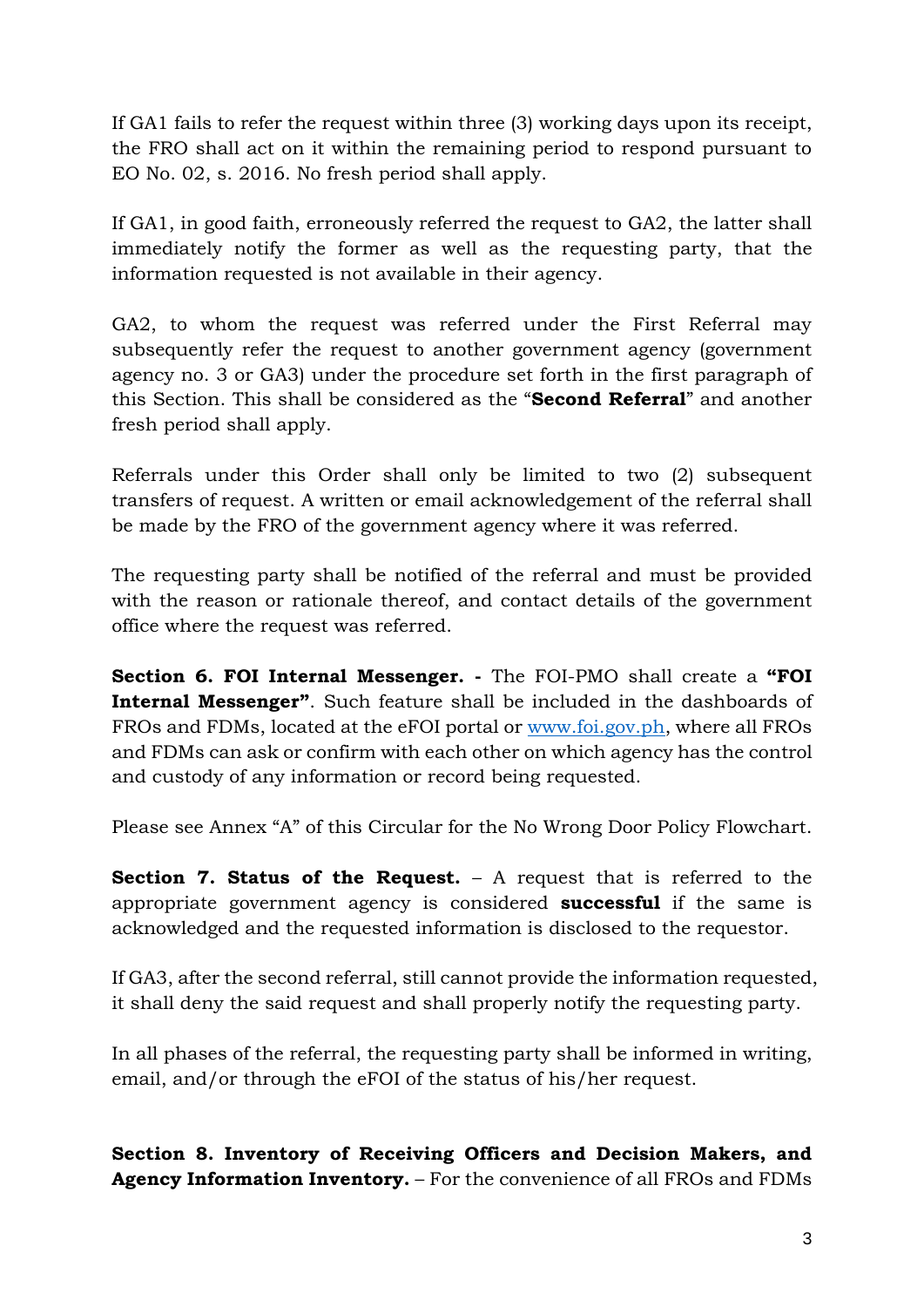in implementing this Circular, an inventory of the names and contact details of all designated FROs and FDMs of government agencies, and an Agency Information Inventory (AII) shall be compiled by the FOI-PMO.

The FOI-PMO shall be the central repository of the inventory of all designated FROs and FDMs and shall collate and update the names and contact information of the designated FROs and FDMs of each government agency. The inventory shall be posted at the eFOI portal, [www.foi.gov.ph.](http://www.foi.gov.ph/) FOI-PMO shall strictly adhere to Republic Act No. 10173 or the Data Privacy Act of 2012.

To assist the FROs in locating the requested information or record, an annual updating of the AII shall be required of all agencies on-boarded on the eFOI Portal. The consolidated inventory of information shall likewise be made available in the dashboard of the FRO and FDM for ease of access and information.

**Section 9. Separability Clause.** If, for any reason, any part or provision of this Memorandum Circular is declared invalid or unconstitutional, the other provisions not affected thereby shall remain in full force and effect.

**Section 10. Repealing Clause.** All orders, rules and regulations, memoranda, circulars, and issuances or any part thereof inconsistent with the provisions of this Memorandum Circular are hereby repealed, amended or modified accordingly.

**Section 11. Effectivity.** This Memorandum Circular shall take effect immediately.

**Manila, Philippines, 27th day of August 2021.** 

**JOSE RUPERTO MARTIN M. ANDANAR** Secretary and FOI Champion